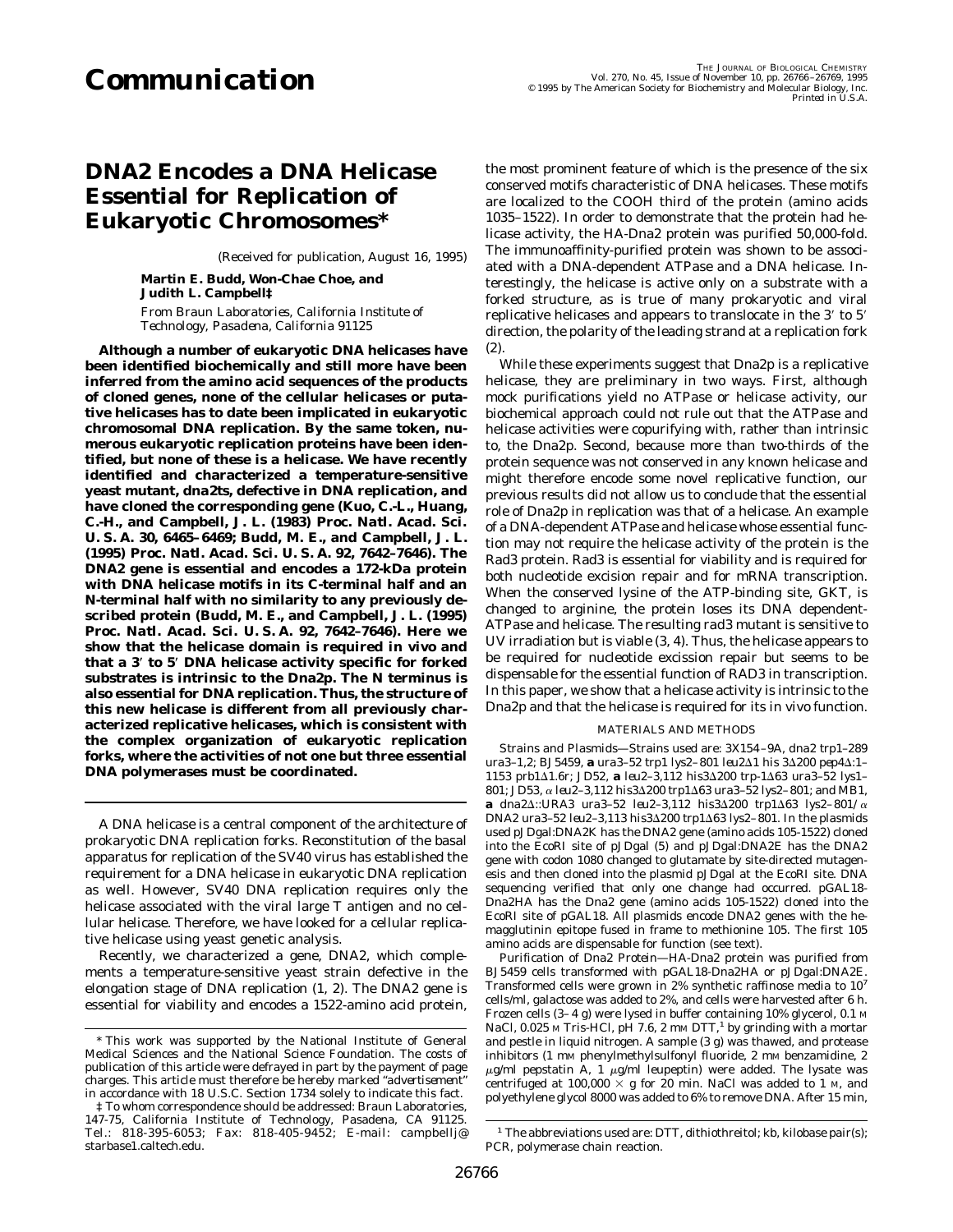

FIG. 1. **Lack of complementation of** *dna2-1* **by the Dna2E mutant protein.** 3X154 9A *dna2-1 ura3* was transformed with the plasmids expressing the wild-type (*DNA2K*) and ATPase mutant (*DNA2E*) genes, pJDgal: $DNA2K$  or pJDgal: $DNA2E$ . Ura<sup>+</sup> transformants were selected at 23 °C. Both plasmids yielded viable transformants at 23 °C. Colonies carrying the indicated plasmids were then restreaked and incubated at 37 °C in the presence of galactose.

extracts were centrifuged at 30,000 rpm for 20 min, and the supernatant (25 mg of protein) was loaded onto a 20-ml hydroxyapatite column. The column was washed with 10 ml of 25 mm KPO<sub>4</sub>, pH 7.2, 10% glycerol, and 3 mm DTT and then eluted with 0.2 m KPO<sub>4</sub>, pH 7.2, 10% glycerol, 3 mm DTT. Protein was then purified by immunoaffinity chromatography as described previously (2).

ATPase Assays—The ATPase reactions (20 µl) contained 40 mm Tris-HCl, pH 7.4, 5 mm  $MgCl<sub>2</sub>$ , 50 mm NaCl, 5% glycerol, 0.2 mm  $[\alpha^{-32}P]ATP$ , 2.5 mm DTT, and 0.2 mg/ml poly(dA) as indicated and were incubated at 37 °C for the times indicated. The reaction was stopped by the addition of 8  $\mu$ l of 20 mm EDTA containing 40 mm ATP, 40 mm ADP as markers. Reaction mix (1–2  $\mu$ l) was spotted on a polyethyleneimine plate and developed by ascending chromatography with 1 M HCOOH, 0.4 M LiCl. The plates were autoradiographed, and spots corresponding to ATP and ADP were excised and radioactivity determined.

*Helicase Assays—*The helicase assay measures displacement of a labeled 38-base oligonucleotide hybridized to M13 DNA over 24 bases and having a 14-nucleotide 5' noncomplementary tail as described (2).

# RESULTS AND DISCUSSION

The occurrence of a helicase domain does not in itself mean that it is part of the essential function of a gene. For instance, the helicase activity of the Rad3 protein is dispensable for its role in mRNA transcription (3, 4). To investigate whether the helicase domain of Dna2p contributed to its essential physiological function, the invariant lysine 1080 in the major G*X*4GK(T/S) nucleotide-binding loop was changed to glutamic acid. The lysine is essential for binding the  $\beta$ ,  $\gamma$ -phosphate of ATP or GTP (6). The ability of wild-type and ATPase mutant genes to complement the *dna2-1*<sub>ts</sub> strain and a *dna2*Δ deletion strain was then assessed. As shown in Fig. 1, dna2- $1_{ts}$  cells transformed with the Dna2K (wild-type) plasmid are complemented for growth at 37 °C, but cells transformed with the Dna2E (mutant) plasmid are not. Wild-type cells transformed with Dna2E grow normally (data not shown). In order to establish that the mutant Dna2E protein could not support growth when it was the only form of Dna2p in the cell, the *DNA2*/*dna2*D strain, used previously to demonstrate that DNA2 was essential (2), was transformed with both wild-type pJDgal:DNA2K and mutant pJDgal:DNA2E plasmids. The transformants were sporulated and tetrads analyzed. Trans-



FIG. 2. **Mutation of the conserved ATP-binding site eliminates the DNA-dependent ATPase activity of Dna2p.** Protein (0.2 mg of the 0.2 M hydroxyapatite wash prepared as described under "Materials and Methods") was mixed with 20  $\mu$ g of 12CA5 monoclonal antibody for 1 h at 0 °C. Twenty microliters of 10% protein A beads was added followed by a 1-h incubation at 0 °C. Beads were washed eight times with TBS/0.1% Tween, 2 times with 2  $\times$  assay buffer, resuspended in 20  $\mu$ l of 2  $\times$  assay buffer, and used for Western blot analysis after boiling beads in SDS or directly for ATPase assays. *Left*, the Western blot shows the wild-type (labeled *K*) and the mutant (labeled *E*) proteins in extracts and in the immunoprecipitates used for ATPase assays, as indicated. *Right*, ATPase assays of wild-type and mutant protein were carried out as described under "Materials and Methods" in the presence and absence of DNA, as indicated. *First 6 lanes*, wild-type protein; *last 6 lanes*, mutant protein. About 55 and 100% of the ATP was converted to ADP after 18 and 54 min, respectively, in the presence of DNA by the wild-type protein. No ATPase is observed when extracts of cells carrying the pGAL18 vector alone are carried through the same purification procedure. The spot at the origin (lower spot) corresponds to ATP, and the spot that moves corresponds to ADP.

formants carrying pJDgal:DNA2K gave four viable spores in all tetrads, while pJDgal:DNA2E failed to complement *dna2*D spores, giving rise to 2 viable and 2 inviable spores in each tetrad. Interestingly, the *dna2* $\Delta$  strain transformed with pJDgal:DNA2K grew on glucose as well as on the inducing carbon source galactose. In contrast, the pJDgal:DNA2K plasmid complemented dna2- $1_{ts}$  strains only after induction on galactose (Fig. 1). This suggests that when expression of the wild-type Dna2 protein is low, the *dna2-1*<sub>ts</sub> protein may exhibit a dominant negative effect, perhaps by forming inactive heteroallelic oligomers containing a mixture of wild-type and mutant protein. Since the *dna2-1*<sub>ts</sub> mutation is recessive in a heterozygous diploid and since pJDgal:DNA2K complements the *dna2-1*ts strain when grown with galactose, raising the level of wild-type Dna2 protein eliminates the possible dominant negative effect of  $dna2-1$ <sub>ts</sub> protein.

The Dna2E mutant was then used to verify that the Dna2 protein had helicase activity. Both the wild-type (HA-Dna2K) and the mutant proteins (HA-Dna2E) were expressed in yeast as hemagglutinin epitope fusion proteins under the control of the inducible *GAL10* promoter. Dna2p was partially purified, immunoprecipitated with the hemagglutinin monoclonal antibody 12CA5 from the 0.2 M hydroxyapatite eluant, and assayed for DNA-dependent ATPase activity (Fig. 2). The HA-Dna2K protein converted ATP to ADP and  $P_i$ , and the activity was dependent on the addition of DNA, as expected for a DNA helicase. The mutant HA-Dna2E protein, however, exhibited no ATPase activity. Similar amounts of the respective HAtagged Dna2 proteins were shown to be present in both immunoprecipitates, verifying that the mutant protein was expressed at levels equivalent to wild-type protein (Fig. 2). Thus, the Dna2p is a DNA-dependent ATPase.

Both wild-type and mutant protein were purified further and assayed for DNA helicase activity (Fig. 3). We had previously shown that a  $3'$  to  $5'$  DNA helicase specific for the forked substrate shown in Fig. 3 copurified from yeast with HA-Dna2p through all steps. Despite many attempts, however, we were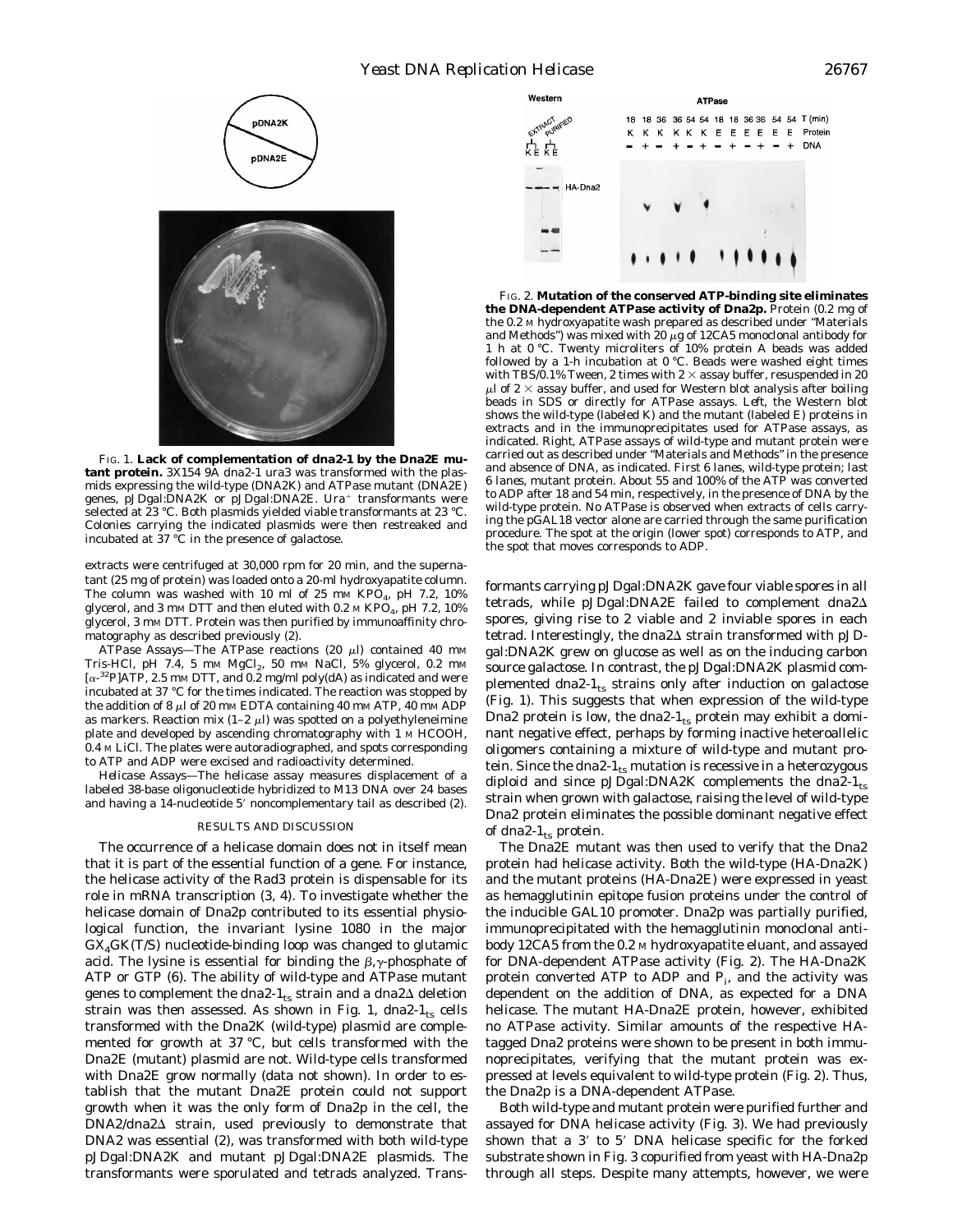

FIG. 3. **Mutation of the conserved ATP-binding site eliminates the DNA helicase activity of Dna2p.** The wild-type and mutant proteins eluted from hydroxyapatite were purified further by immunoaffinity chromatography (see "Materials and Methods" and Ref. 2). Purified protein (10 ng) was assayed for DNA helicase activity. *Lane B*, boiled substrate; *lane K*, wild-type protein; *lane E*, ATP site mutant. The 38 mer is the product of the helicase unwinding reaction. The most rapidly moving bands in *lanes 2* and *3* are 14 –16 mers and are due to a structure-specific nuclease activity that copurifies with the helicase. As shown previously, the nuclease does not require ATP hydrolysis and is, therefore, not affected by the mutation. Thus it is either encoded by another gene or resides in a separate domain of *DNA2* (see text). The forked molecule shown on the *right* is the only substrate configuration on which the helicase found in Dna2 preparations is active (2). Neither helicase nor nuclease is observed when extracts of cells carrying the pGAL18 vector alone are carried through the same purification procedure.

not able to completely remove contaminating proteins, preventing us from determining whether the helicase was intrinsic to or merely associated with the HA-Dna2p (2). As shown in Fig. 3, DNA helicase activity is observed with purified wild-type HA-Dna2K protein (Fig. 3, *lane 2*) but not with the mutant HA-Dna2E protein (Fig. 3, *lane 3*). Thus, DNA helicase activity is intrinsic to the Dna2 protein. (Interestingly, a structurespecific nuclease activity, which preferentially degrades a substrate with the configuration shown in Fig. 3 (2), is also present in these highly purified preparations (see below). The nuclease is not affected by the lysine to glutamate mutation, as expected, since ATP is not required for nuclease activity (2).)

The complementation of the *ts* mutant and the deletion mutant taken together demonstrate that the DNA-dependent ATPase and helicase activity of Dna2p is required for its essential role in DNA replication. It was therefore of interest to ask whether the  $dna2-I_{ts}$  mutation affected the helicase domain. The site of the *dna2-1*<sub>ts</sub> mutation was mapped using a marker rescue technique we previously used to locate temperature-sensitive mutations of the *POL1* gene, encoding DNA polymerase  $\alpha$  (Fig. 4) (7). DNA sequencing (see Fig. 4) revealed a single amino acid change of proline 504 to serine (CCT to TCT), placing the *dna2-1*<sub>ts</sub> mutation in the N-terminal portion of the protein, far from the essential helicase domain (amino acids 1070 –1522). Thus, the Dna2p appears to be composed of at least two domains, both required *in vivo*. Nevertheless, intraallelic complementation of the *GAL10*-expressed ATPase mutant protein in the *dna2-1*<sub>ts</sub> strain did not occur (Fig. 1), suggesting that the functional domains of the Dna2 protein cannot act in trans *in vivo*.

Both sequence conservation and deletion analysis also support an important role for the N-terminal domain. Dna2p is similar over its entire length to the human ha3631 gene product, an open reading frame derived from DNA sequence (accession no. D42046), having 34% overall amino acid sequence identity and 55% similarity to Dna2p (2). The proline changed by the *dna2-1*ts mutation is conserved between the Dna2 protein and the ha3631 open reading frame and falls in an Nterminal 20-amino acid stretch that is 55% identical and 98% similar to the human ha3631 gene product. Such strong conservation suggests that the proline and surrounding motif are functionally important. Preparation of a series of deletions into the Dna2 protein was described previously (2). Deletion of only 25 amino acids at the C terminus results in a protein unable to complement the *dna2-1*<sub>ts</sub> mutation. Deletion of 105 amino acids



FIG. 4. **Mapping of the** *dna2-1* **mutation by marker rescue and DNA sequencing.** Six different fragments spanning the *DNA2* gene were cloned into pRS424 to give the respective plasmids: pRS1, 1.1-kb *Sac*I-*Sna*B1 fragment of the *dna2-1* gene; pRS2, 1.4-kb *Sac*II fragment; pRS3, 1.34-kb *Nst*I fragment; pRS4, 1.14-kb *Bst*B1-*Pvu*II fragment; pRS5, 1.1-kb *Bgl*II fragment; pRS6, 0.4-kb *Bgl*II-*Eco*RI fragment. These plasmids were used to transform *dna2-1*<sub>ts.</sub> Transformants were selected by growth on uracil-deficient plates and replica plated, and the replicas were placed at 37 °C. The appearance of papillation after 2 days indicated recombination and hence marker rescue. The *Sna*BI-*Sac*II region of the *dna2-1*ts gene was amplified by PCR and cloned. Six different clones were prepared from six different PCR reactions to avoid being misled by mutations that might occur during PCR amplification. DNA sequencing revealed that each had not one, but two, base changes. One mutation changed proline 504 into serine (CCT to TCT) and is likely the *dna2-1* mutation, since the second base change is silent, leaving amino acid 426 as serine (AGC to AGT). The figure shows a diagram of the segments used to both functionally (marker rescue) and physically map the mutation.  $+$  indicates papillation after 2 days and constitutes marker rescue;  $-$  indicates lack of papillation. The mutation causing the *ts* phenotype falls between the *Sna*BI site and the *Sac*II site.

from the N terminus leads to a protein that can complement both the  $dna2-1$ <sub>ts</sub> mutation and a  $dna2\Delta$  strain and that is active as a helicase (2). However, deletion of an additional 25 amino acids inactivates the protein.

What is the role of the N terminus? The sequence does not contain motifs characteristic of any class of protein with known function. It may be essential for helicase activity. Alternatively, it may not contribute directly to the catalytic activity of the helicase but may rather serve as a site of protein/protein interactions. If Dna2 protein is oligomeric, as many helicases are, then association of monomers might be destabilized in the  $dna2-I_{ts}$  protein. The partial dominant negative effect described above may suggest an oligomeric structure, in analogy with phage T7 gene 4 mutants (8).

It is also possible that the N-terminal domain is required for interaction with other replication proteins. Preliminary evidence suggests that Dna2 protein interacts with the product of another yeast replication gene, the *YKL510*/*RAD27* gene, a homolog of human FEN1 endonuclease, which is involved in processing of Okazaki pieces in the SV40 *in vitro* replication system (9 –11). The YKL510/Rad27 nuclease copurifies with Dna2 helicase through all purification steps (Fig. 3). $2$  Furthermore, a plasmid that overexpresses the YKL510 (*RAD27*) gene suppresses the *dna2-1*<sub>ts</sub> mutation but not *dna2* $\Delta$ <sup>2</sup> Such high copy suppression is considered genetic evidence for interaction of the corresponding gene products *in vivo*. A deletion of the *RAD27* gene results in a strain with temperature-sensitive growth  $(10, 12)$ .<sup>2</sup> Thus, the temperature-sensitive phenotype of the *dna2-1*<sub>ts</sub> strain may result from an inability of the mutant protein to interact with *RAD27* or an additional nuclease involved in Okazaki fragment processing. Even if the latter hypothesis is correct, it is likely that additional factors contribute to the temperature-sensitive phenotype of the *dna2-1*<sub>ts</sub> mutation, since *dna2-1*<sub>ts</sub> strains exhibit less DNA synthesis at 37 °C than  $rad27\Delta$  strains (2, 10).

At this stage of characterization of Dna2p, it is hard to predict its precise mechanistic role in DNA replication. The 3' to 5' directionality might suggest that unwinding at a chromosomal fork may be coordinated with polymerization of the lead-

<sup>&</sup>lt;sup>2</sup> M. E. Budd and J. L. Campbell, unpublished data.